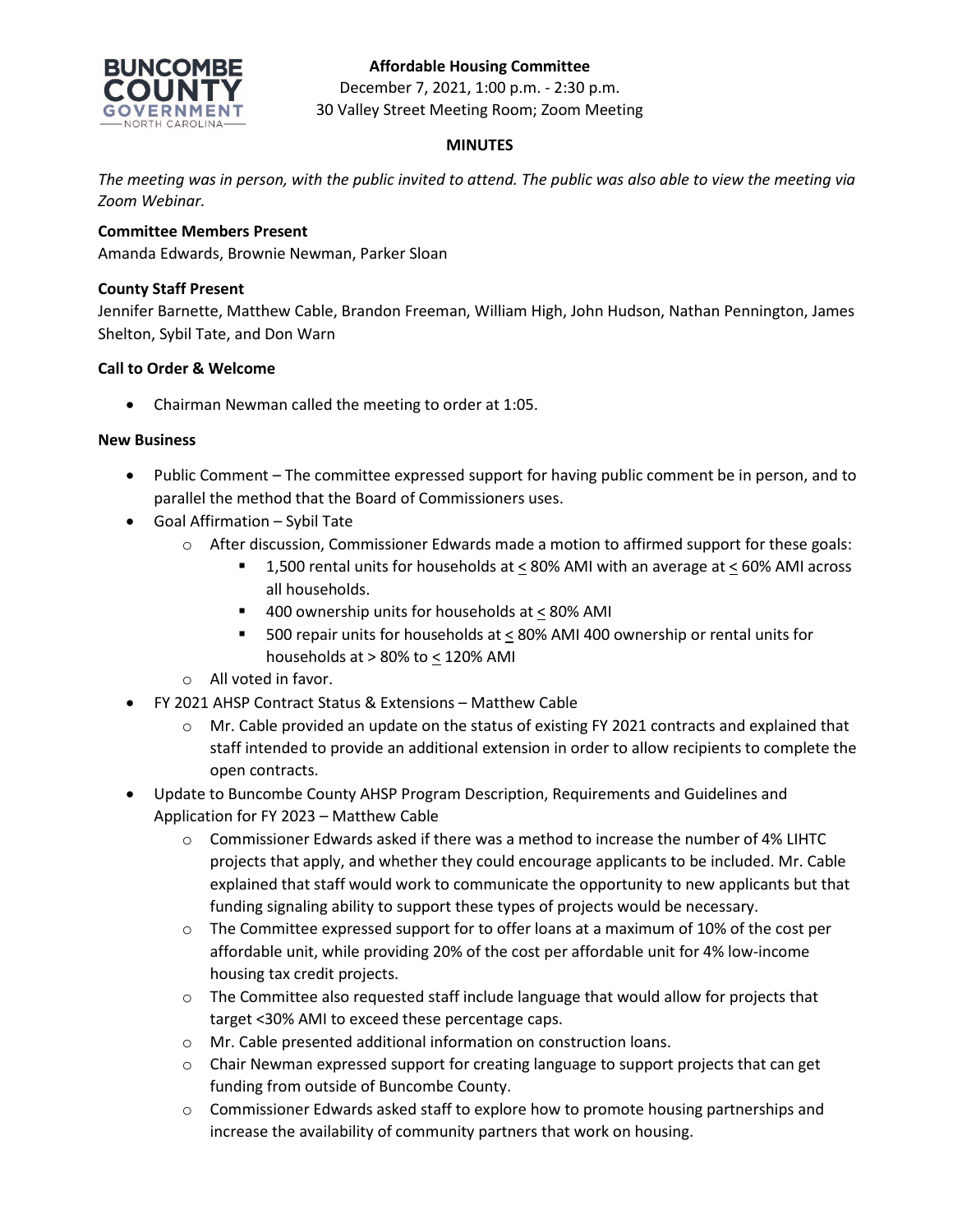

### **Affordable Housing Committee**

December 7, 2021, 1:00 p.m. - 2:30 p.m. 30 Valley Street Meeting Room; Zoom Meeting

- o Commissioner Sloan mentioned the need to learn whether other cities in NC are bringing in outside partners. Ms. Tate replied that most other cities are still only engaged by local partners.
- $\circ$  The Committee indicated that the draft document, with these modifications, was ready for release.

#### **Next Steps**

#### **Announcements**

#### **Public Comment**

- 18 written public comments were received prior to the meeting, and one audio comment. These materials were shared with the committee prior to the meeting, and are included in the meeting minutes.
- Public comment was submitted in person by the following: Wayne Blackwell, Laura Kirby, April Nance, Roberta Binder, Brian Combs, and Geoffrey Barton.

#### **Adjourn**

• Chairman Newman adjourned the meeting to order at 2:25.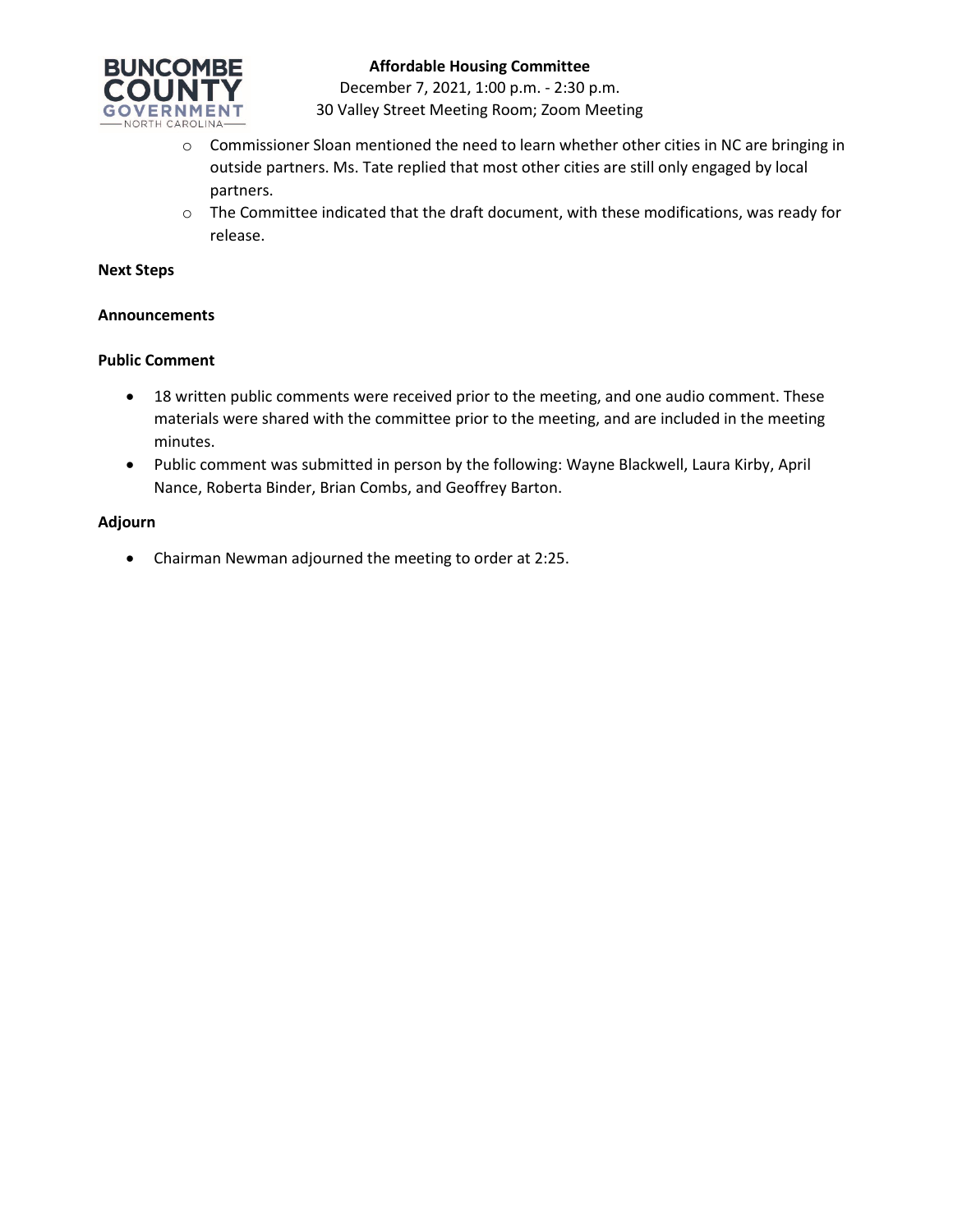# **WRITTEN PUBLIC COMMENTS RECEIVED IN ADVANCE OF THE DECEMBER 7, 2021 AFFORDABLE HOUSING COMMITTEE MEETING**

## **1.**

At a time when affordable housing is perhaps the most comprehensive answer to a myriad of community afflictions, it comes down to a question of leadership. The City of Asheville has shown leadership in its support of the Haywood Street Community Development Deeply Affordable Housing Project @ 339 West Haywood Street, in my neighborhood. It has been reported numerous times that Buncombe County has pledged \$2 Million towards this effort. It is time for Buncombe County make good on its pledge and stand with the City of Asheville and the Dogwood Health Trust to make this project a reality.

As a long time resident and board member of the West End / Clingman Avenue Neighborhood Association, I more than welcome this project. Affordable Housing that is able to stay affordable does not currently exist in WECAN. MHO has built many affordable dwellings in WECAN, yet they become market rate after the first owner sells their property. In order that our lower income folks be able to either stay in the neighborhood or benefit from association with other more fortunate neighbors, they need to be afforded a seat at our table. It is incumbent on the City of Asheville and Buncombe County to do what the market rate developers do not do, and fund making this possible.

I recognize that this project may seem expensive. The cost of land near downtown is astronomical. But by only funding affordable housing where land is cheap is to put further burden on already stressed finances of many of our front line workers. Being afforded the opportunity to live near where you work should not be a luxury for only the rich. In an equitable society, those benefits are more evenly distributed. It is a question of environmental as well as social justice. I look to Buncombe County to lead the way here and encourage you to put the HSCD Project back on your agenda and find and approve the \$2 Million that has been pledged… in the next 60 days.

With respect and gratitude Pattiy Torno WECAN Treasurer

## **2.**

Hello, I live at 381 West Haywood, next door to the proposed affordable housing building. My family and I are in full support of this project. We welcome neighbors who work downtown, support the vibrancy of our community, and strive to live happy, healthy lives here in Asheville.

I understand that this project is expensive compared to projects outside of the city, but single mothers and their kids shouldn't have to ride the bus for 3 hours to get to work and school. It is critical to have affordable housing IN the city.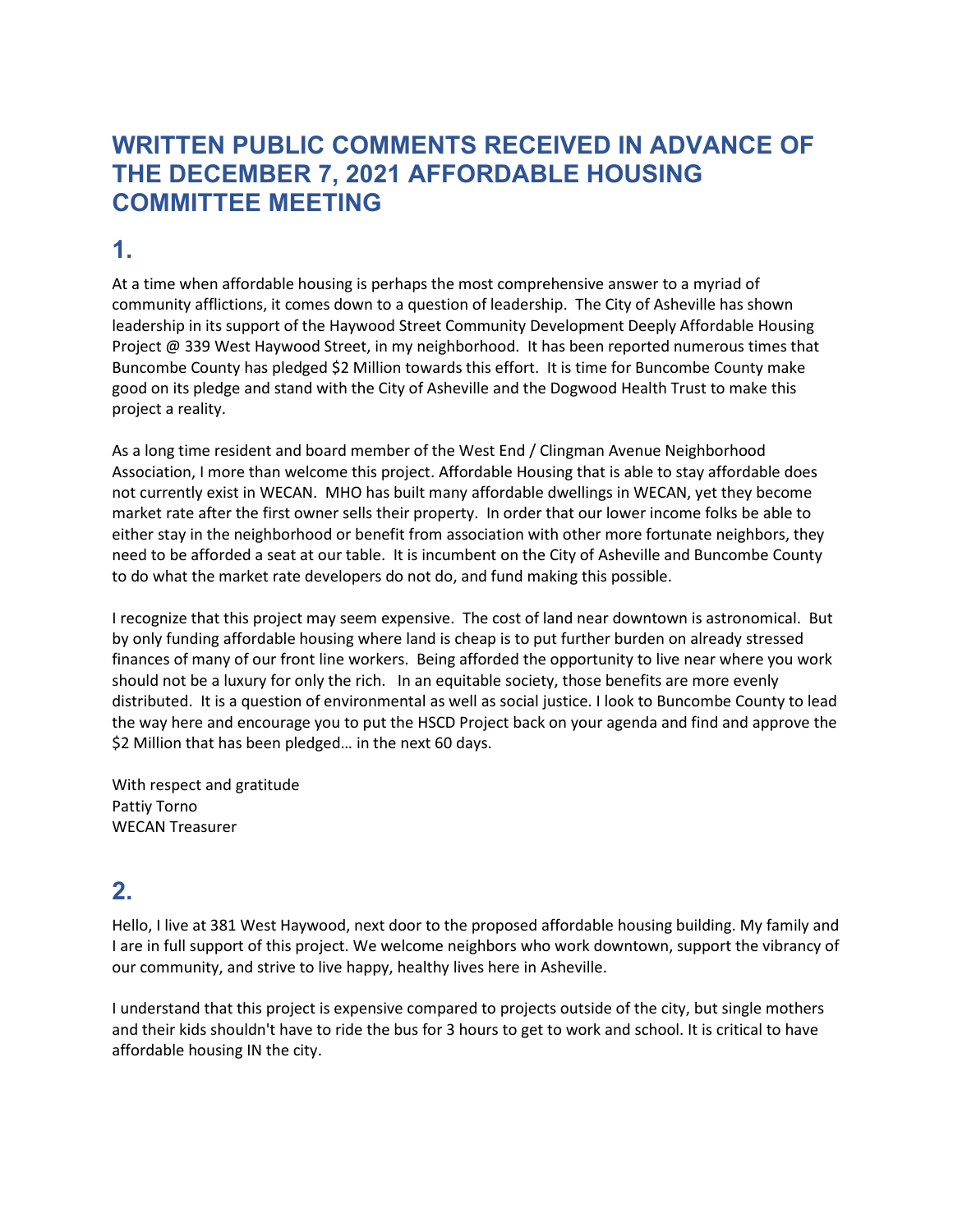There are federal low income tax credits available that HSCD would like to access but is unable to access due to red tape that requires them to apply through a developer that has received these funds before. These developers are not incentivized to include HSCD on their application as it would mean that HSCD could be competing with them for future LITC. Additionally, closing costs for these loans can be upwards of \$250,000 and are unaffordable for a non-profit.

If County Commissioners feel this project is costly for the county, then please help HSCD access LITC funds by working with local developers who have previously accessed LITC funds.

Thank you for your consideration. Carrie Pettler

## **3.**

Deeply affordable housing should be funded by Buncombe County. Projects as good as the one that the Haywood Street Community Development has proposed should be given the highest priority. More than one in five (21.1%) children suffer from poverty in WNC. As Director of Homelessness Prevention Program at Pisgah Legal Services, I regularly see Buncombe county families struggling to pay rent and feed their children. Buncombe County has an absurdly low rental vacancy rate (1.2%) and practically zero vacancy for deeply affordable housing. We can do better and fortunately there is something concrete in front of you that will make a difference. Buncombe County must make sure that we fund community-led developments that will accept federal housing subsidies and help house our most vulnerable children. The HSCD housing project at 339 Haywood St is that project and I respectfully request your support of this vital work.

Best,

David Bartholomew Director Homelessness Prevention Program

## **4.**

I support Buncombe County funding Haywood Street Community Development's proposal for deeply affordable housing at 339 West Haywood Street. Buncombe County has identified our number one priority is Affordable House. Our community could have a development in the heart of town starting Spring of 2022 for 45 units with 23 of the units meeting the qualifications of the 30% AMI. It is crucial for the well-being of the tenants to be housed in the heart of the community that they serve. To push low-income housing to the outskirts of town is detrimental to those families and to our community. Isolation will not work. One of the mottos of HSCD is that the opposite of homelessness is not to be just housed, the Opposite of Homelessness is Community. This location on 339 West Haywood Street aligns with that mission and with the Buncombe County 2025 Strategic Plan of Affordable Housing to build near Transportation and Jobs. This site has 2 bus stops within walking distance as close as 0.3 miles away and in proximity to 7500 jobs downtown.

HSCD's plan proposal has 19 two-bedroom and 4 three-bedroom apartments. Most rental units in our affordable housing communities are one-bedroom apartments. According to the 2019 census, 897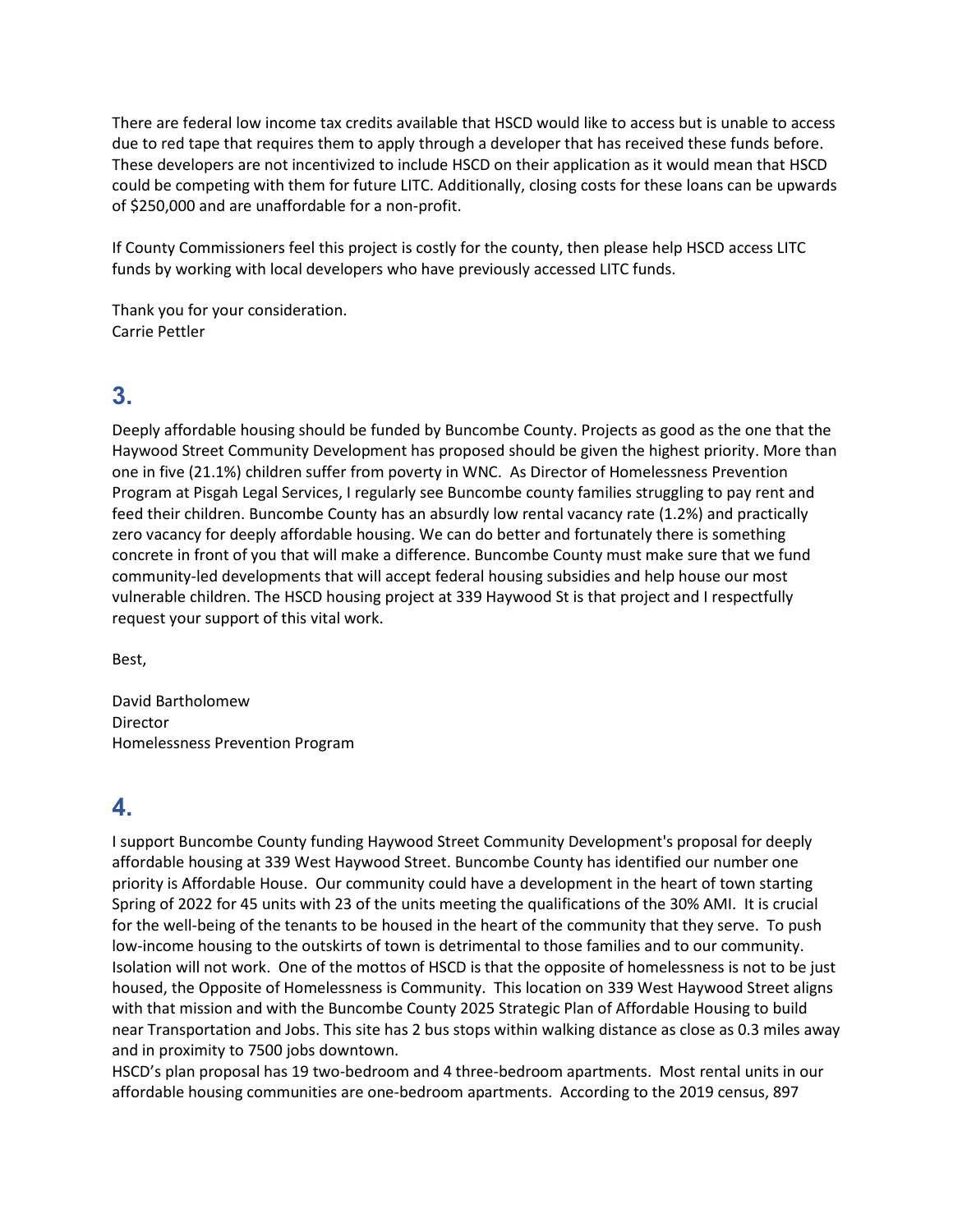single-fathers with children at home and 3951 single mothers with children at home. Numbers have only increased since the Covid-19 Pandemic.

With HSCD's direct ties with Haywood Street Church, they are the most qualified to understand the true needs and support systems for Buncombe Counties most vulnerable citizens. HSCD wants to truly address what is needed to heal a community and ALL of its citizens. HSCD's plan for affordable housing combined with Community Space is giving an opportunity for Buncombe County to make a statement that it believes in the Whole meaning of the word Community. Community is a 2-part definition. 1) a group of people living in the same place or having a particular characteristic in common and 2) a feeling of fellowship with others.

This model of Housing supports BOTH.

I strongly urge you to considered supporting this project on 339 Haywood. ST.

With Gratitude,

Meredith Ellison Co Founder, Organizational Well Being **Quility** 

# **5.**

My name is Teresa Stephens and I work as the Affordable Communities Director for Givens Communities. I am writing to ask for your support of Haywood Street Community Development's proposed project at 339 West Haywood Street in Asheville. Getting more local non-profit developers involved in solving our affordable housing shortage will only make Buncombe County stronger. We need to encourage local, non-profits with this level of commitment to long-term, deeply affordable housing to get involved. This project will address the most urgent needs identified in the Bowen Report to by offering relief to some of the most of severely cost burdened households including those in the workforce, those with vouchers, and 20% of all the children in Asheville.

Who owns and develops affordable housing really matters! We need local non-profits to develop affordable housing because they already know our community, are deeply committed to supporting residents, and will prioritize services to support those residents. Local non-profits meet residents where they are to build trust and increase connections that help them develop self-sufficiency in their housing, nutrition, and mental and physical health. When these basic needs are met, residents have a greater ability to invest in themselves and their community. It is in this long game that non-profits like HSCD have the capacity and commitment to do far more than simply add housing units to our inventory.

Your willingness to invest in this project is about much more than leveraging funding. Your investment will demonstrate that Buncombe County understands the value of having more local non-profits as owner/developers because they strengthen the community overall and are committed to the residents who will live in there. Nonprofit ownership offers the best protection by ensuring that the properties they develop will always serve low-income people.

The bottom line is that we need to stop making it more difficult for local non-profit organizations to join our efforts to address affordable housing challenges and look for ways to make them part of the solution!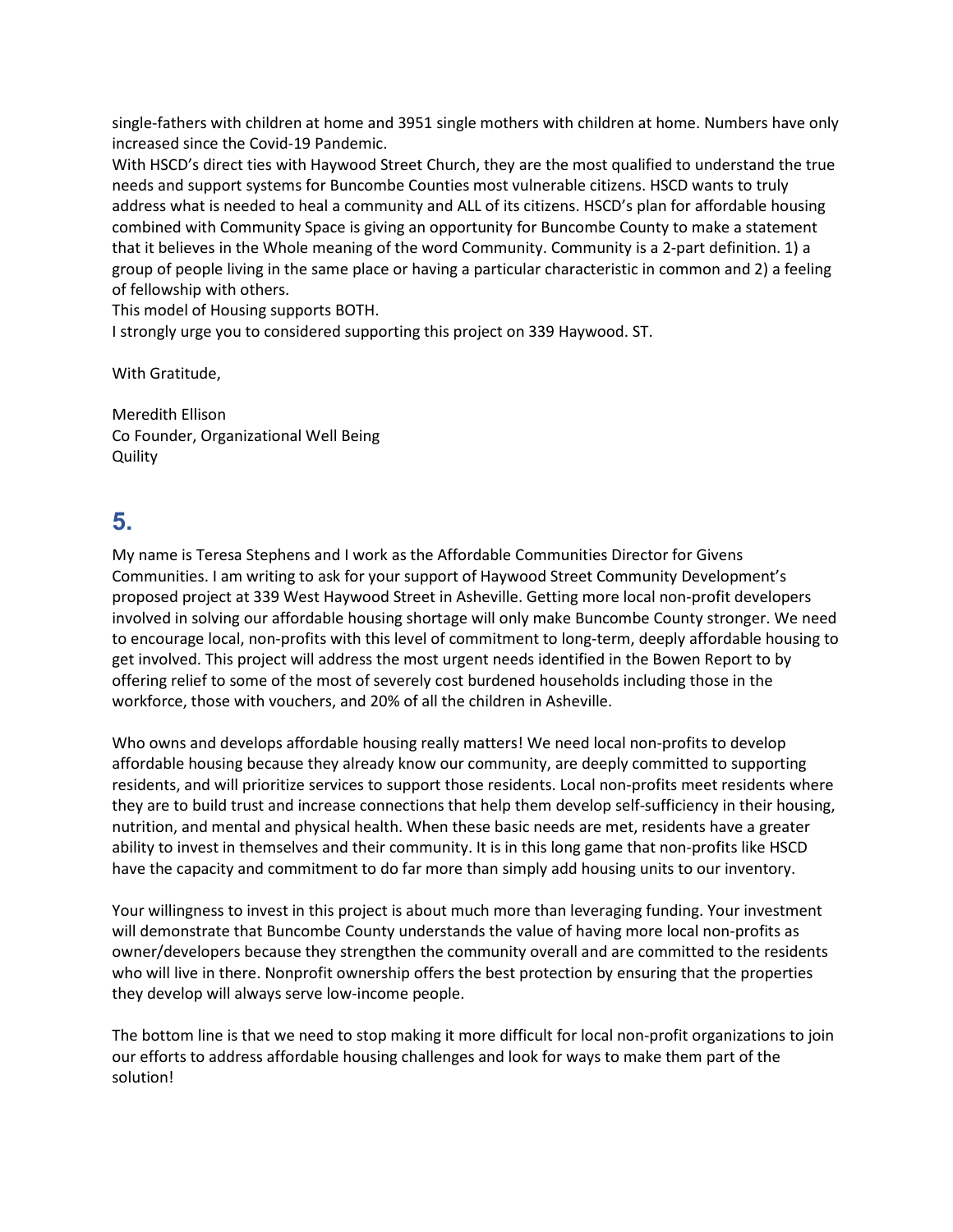Teresa Stephens Givens Communities

### **6.**

I support Buncombe County funding Haywood Street Community Development's proposal for deeply affordable housing at 339 West Haywood Street.

Asheville and Buncombe County have a significant affordable housing crisis that is only getting worse. It is simply too large a problem for any one entity to solve. We must bring all willing partners and developers to the table as soon as possible. Thankfully Buncombe County and the City of Asheville have both made addressing our critical housing need a priority. Our new partner in town, Dogwood Health Trust has also signaled a willingness to help. Never before, in our world, our country or in our community, have we needed collaboration more to solve big problems. Our affordable housing shortage, particularly for our lowest income residents, is a big problem that we read about or view almost every day. What a statement it would make to this community if our county, our city and our new Dogwood Health Trust joined together to provide the needed funding to enable HSCD to move forward with desperately needed housing for our lowest area median income residents. Our citizens want to see action and solutions to this acute problem. Please show your commitment to working with other community partners to address this dire need by providing \$2 million in necessary funding for HSCD's project for deeply affordable housing.

Thank you, Pat Smith

## **7.**

Dear Buncombe County Commissioners,

I support Buncombe County funding Haywood Street Community Development's proposal for deeply affordable housing at 339 West Haywood Street. This project is low hanging fruit in the continual effort to address the county's affordable housing crisis. HSCD' plan is to construct 45 units of affordable housing with 23 of the units supporting those at or below 30% AMI (\$15,800 per year for one person). HSCD plans for those 23 units to utilize Housing Choice Vouchers, of which Buncombe County has an estimated 965 unused vouchers according to the most recent Bowen Study of Western North Carolina's housing needs which was commissioned by the Dogwood Health Trust. This same study showed Buncombe County has a shortfall of 4,837 family apartments for those at or below 80% AMI, with 3,936 of those needed for families at or below 50% AMI.

The need is very real and cannot be met with Tax Credit financing alone. Elected leaders need to be flexible and open to different types of development groups to build affordable housing if we are going to meet the need. No one project will accomplish meeting the county's affordable housing shortfall.

With support from the county, the project can begin construction in Spring 2022 meaning people will get housed sooner. HSCD's proposal aligns with our county's Strategic Plan 2025's goal of implementing land use strategies that encourage affordable housing near transportation and jobs. The project is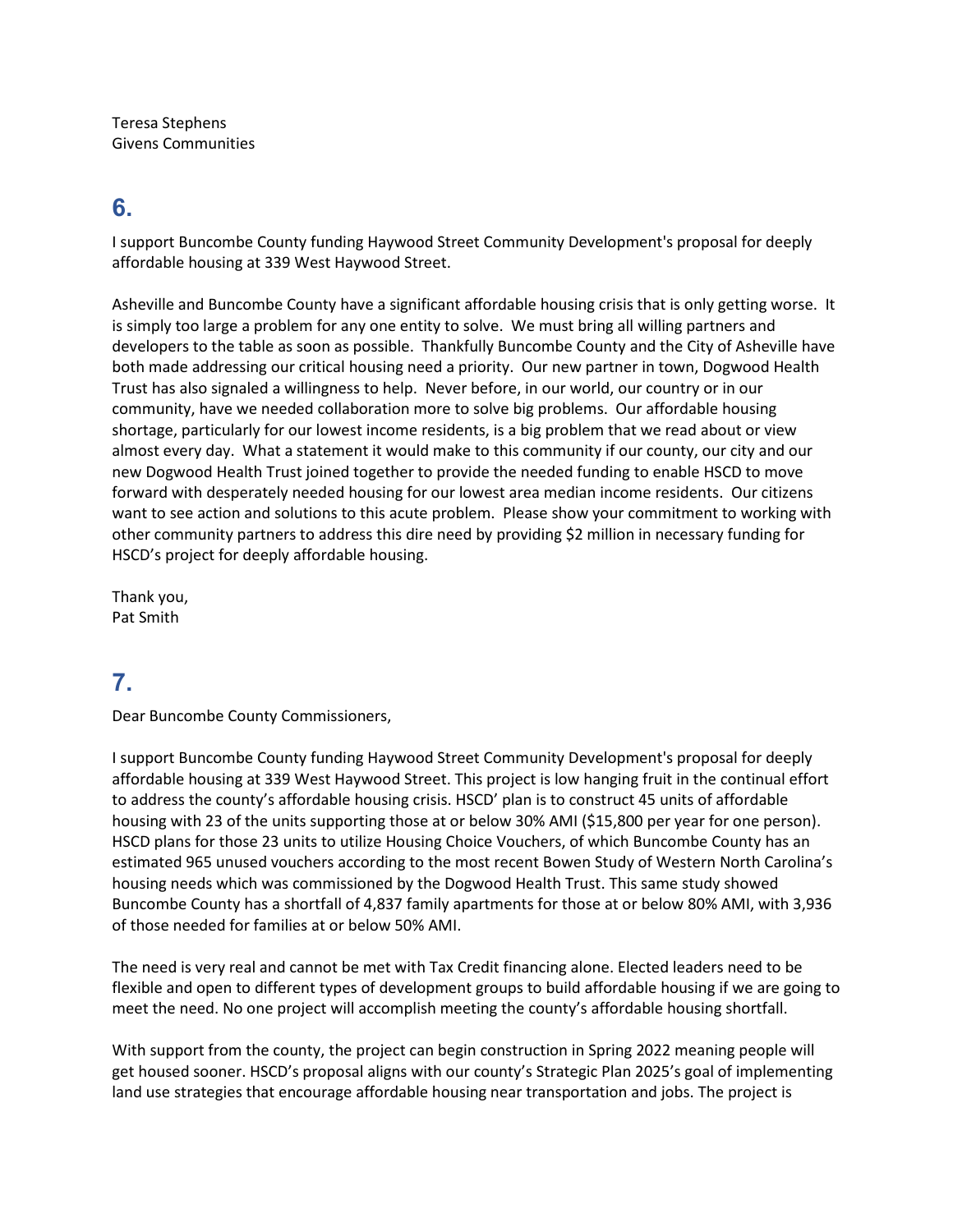strategically located in downtown Asheville, near two bus stops and over 7,000 jobs. Additionally, the project will address the number one steep trend, growing housing costs and supply. Please fund Haywood Street Community Development's project so we can continue tackling one of our county's greatest challenges.

Sincerely, Andrew Crosson Givens Communities

# **8.**

I am writing to implore you to fund the Haywood Street Development Corporation deeply affordable housing project. As a resident of Buncombe County, and an affordable housing advocate, I recognize this project as one that is desperately needed. For years we have discussed housing affordable to those living below 30% of AMI, and every developer says they cannot afford to build it. The mechanisms for developing more affordable housing, such as Low Income Housing Tax Credits, do not reach those living below 30% of area median income without a very difficult to get voucher. It means that more public financial support is needed to make the Haywood Street project work, but it will house people who are currently homeless, living in unsafe conditions, doubled up with family, or forced to continue living with an abusive partner. These are all people who deserve an affordable, high quality place to live. This project would give them that. You have worked to set goals over the last several months to increase the supply of affordable housing. This project gives you an opportunity to put those goals into action, and I urge you to do so.

Robin L. Merrell Pisgah Legal Services

# **9.**

This is in support of the affordable apartments planned for W. Haywood Street in the WECAN Neighborhood of Asheville by the HSCD organization. Please fund this and support it otherwise in every way you can.

I have rented in Asheville for 16 years and for the last 3 have owned a home in WECAN.

My home is one of the dozen closest to the proposed site.

I am doing my part for safe affordable housing in our area by sharing my house with two housemates.

This housing emergency in Buncombe County needs more projects like the HSDC one in WECAN.

I have worked in Retail, Hospitality, Museums and to afford to keep a roof over my head have never owned a car.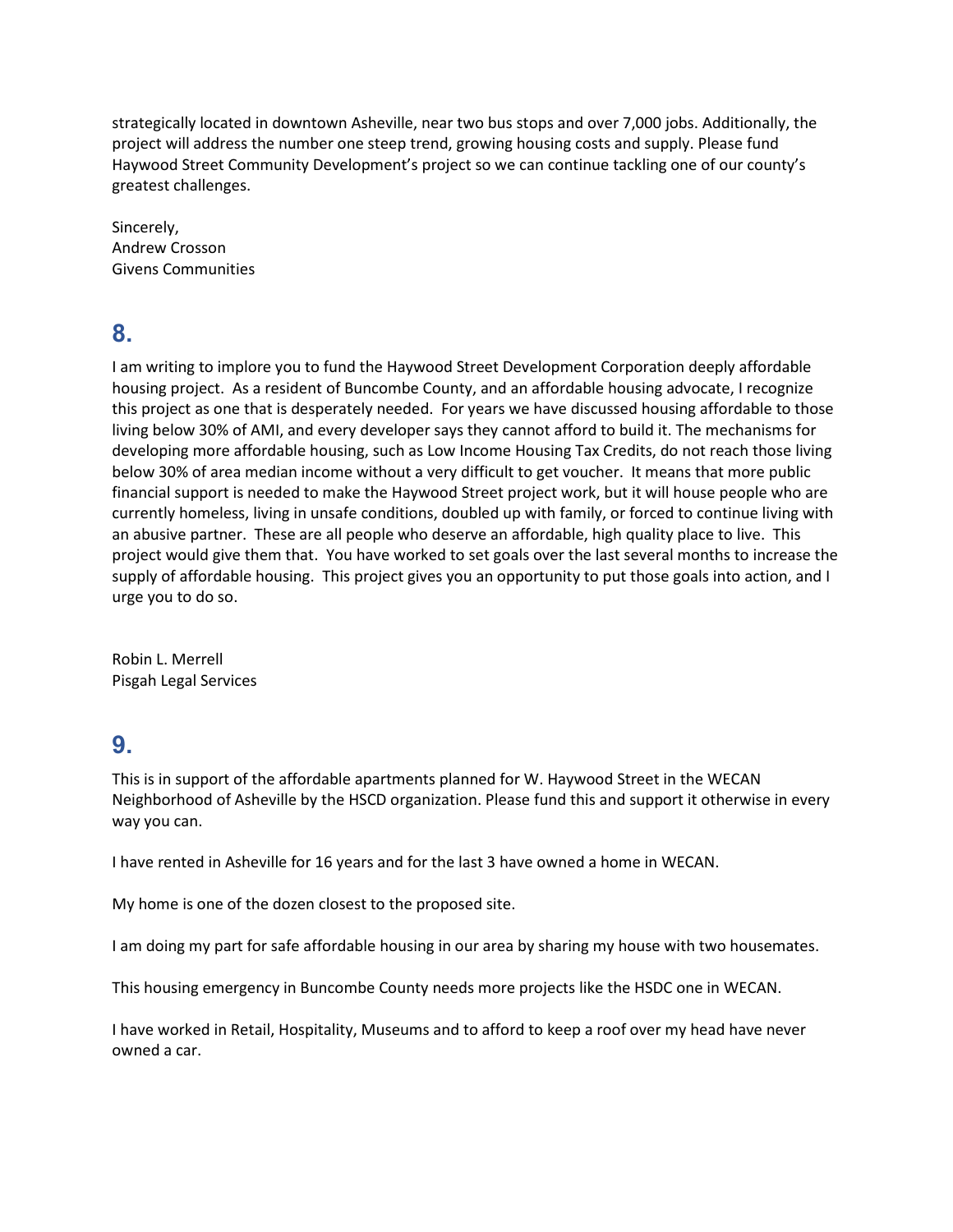I feel thankful that I bought a home when I did, because I would not be living in Asheville as the wages in my fields, and the current cost of renting are no longer adding up to being able to pay the rent.

We need options for our vast workforce like me who can no longer afford a centrally located apartment, and also can not afford a more distant rental and a reliable vehicle for a long commute.

We need diversity and stability and a future for all kinds of people here. Now is the time to build it out as best we can, and the perpetually affordable units in this location are a great step.

Many thanks, Sylvia Organ 17 Park Ave N Asheville, NC 28801

# **10.**

To whom it may concern,

I am reaching out to express my support of Buncombe County funding Haywood Street Community Development's proposal for deeply affordable housing at 339 West Haywood Street. In a city such as Asheville, where housing is expensive and only increasing in price, it is vital that our city invests in affordable, sustainable housing options for people who struggle to maintain housing at a low or median level income. As someone who works with folks who are in and out of housing, I hope that an opportunity to provide sustainable, reliable housing in our city will be pursued with fervor and expediency. My hope is that Asheville will set an example for other cities in our state and in the U.S. of what it looks like to invest in deeply affordable housing and the residents of our city that need it the most.

Thank you,

Katlyn Zulinke

# **11.**

I urge the Buncombe County Commissioners and Housing Committee to follow through and fund the Haywood Street Development Corporation (HSDC) development of deeply affordable housing on Haywood Street in Asheville.

- We need more units of deeply affordable housing in downtown Asheville, although land there is more expensive.
- After many tries to find suitable land, HSDC has purchased land at great expense in reliance on Buncombe County, City of Asheville, and Dogwood Health Trust commitments of funding to make the 45 units quite affordable.
- It would be a shame to lose this opportunity for lack of Buncombe County funding.
- 4% tax credits will not work for this number of units, and new non-profit housing developers are ineligible for such credits.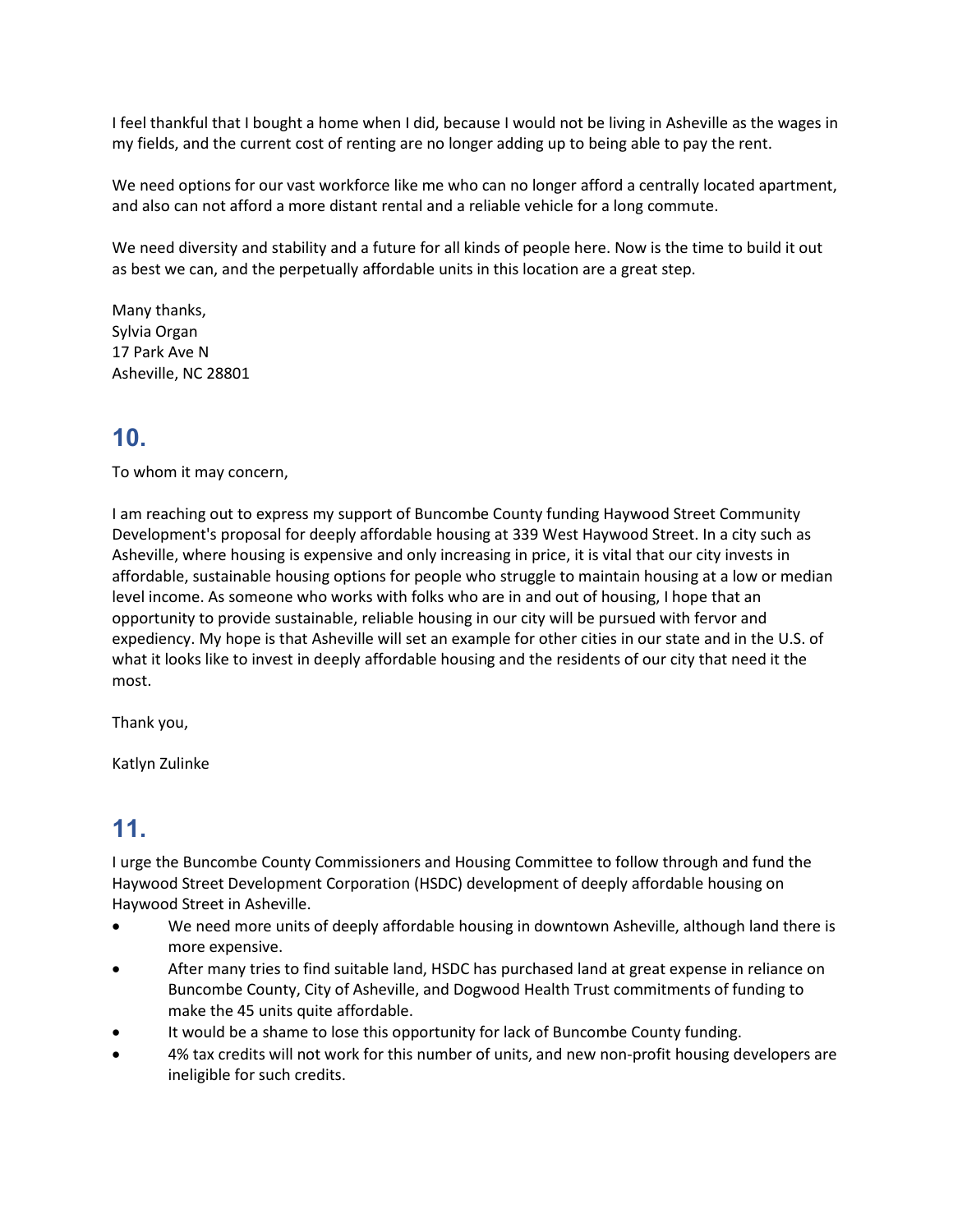- Buncombe County needs more non-profit housing developers to achieve its affordable housing goals. Investing in this first project for HSDC will enable the non-profit to develop permanently affordable units and tackle additional, deeply affordable housing developments in the future.
- Not all multi-family housing can or should be large scale so as to be attractive for tax credits; smaller in-fill housing is needed and will arouse less neighborhood opposition.

Thank you,

Jim Barrett

Buncombe County Resident, HSDC Board Member and Executive Director of Pisgah Legal Services

### **12.**

County Commissioners,

I am writing to voice my support for Buncombe County funding Haywood Street Community Development's proposal for deeply affordable housing at 339 West Haywood Street. As a home owner and tax payer in Buncombe County for over 25 years, I realize how many people are being pushed out of home ownership in our community. I recognize the urgent need and the commitment you have made to create affordable housing. This plan is ready to go and needs your support. Please fund this and allow this plan to move forward as soon as possible. I urge you to be committed to your position and help citizen in downtown Asheville who desperately need this.

Thank you for your time and sincerity to this matter.

Lori Hilliard Teacher AHS 9 Ozark Spring Lane Asheville NC

# **13.**

I support Buncombe County funding Haywood Street Community Development's proposal for deeply affordable housing at 339 West Haywood Street. Here's why...

Some of our citizens and Asheville Area Chamber of Commerce and Economic Development are proud of our designation as "Beer City USA"……. Not me; Let's instead be: "Compassion City USA". Downtown Merchants complain about Homeless people around Pritchard Park. Let's give Homeless Folks a place to live and a living-wage job of which they can be proud. Haywood St. Congregation is doing just that with their proposal for the Affordable Housing Development at 339 W. Haywood St. Even as we claim to create affordable housing in Asheville, the Haywood St. Congregation is offering that.

Worried about drunks and vandalism in our neighborhoods? Is there anyone here who does not have some family member with substance abuse or mental health issues? If I struggle with this, I have friends, family, and resources to help with this. The Haywood St. proposal plans to give their folks the resources to which most of us already have access.

NIMBY(Not in my Back Yard)? Haywood St. has got that covered as well with plans for a Social Worker designated specifically to work with the residents of this Development to address mental health and substance abuse challenges. In addition, they plan to have residents with proven stability to live in this community as peer mentors. Haywood St. has too much at stake to screw this up, both for their folks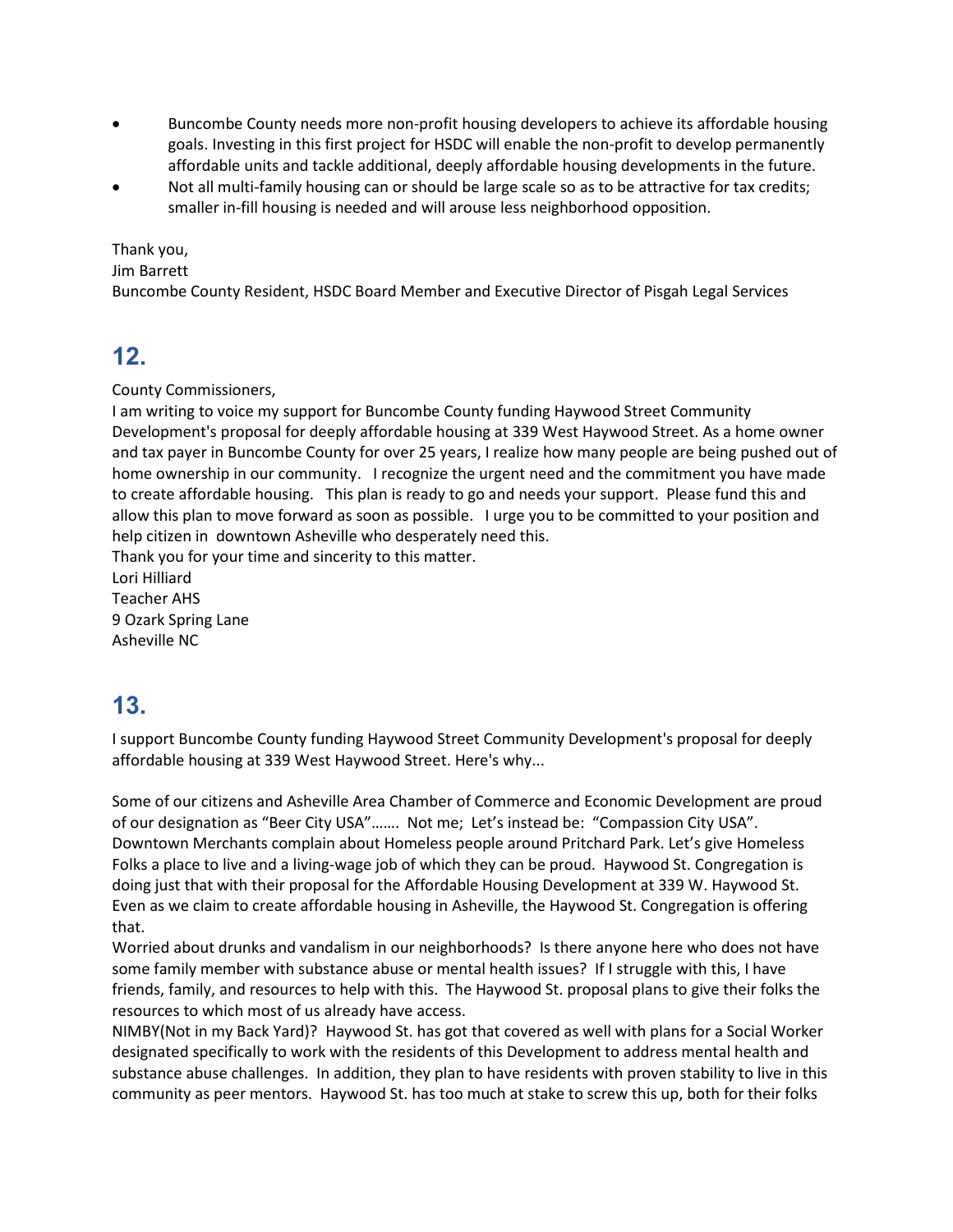and for the neighborhood; they HAVE to make this work. AND SO DO WE as a community that prides itself on being welcoming and accepting of diversity. I want to brag about our beautiful mountains, our stewardship of the environment AND about how we care for our fellow human beings. Look at the many churches and businesses who already support the Haywood Street Congregation. It IS 'sustainable'. The City of Asheville and the Dogwood Foundation find this project worthy of generous funding. It is vital that Buncombe County fund it as well. THIS PROJECT SERVES ALL OF US.

Susan Presson RN FNP 78 Rosewood Ave. Asheville, NC 28801

### **14.**

Commissioners,

I write to you in support of Haywood Street Community Development's proposed project on 339 W.Haywood Street. As a Buncombe County native, I have watched WNC's housing market make many changes. I have also watched as local residents and those who work at our thriving businesses, get priced out of the market. Downtown Asheville is the hub of WNC, bringing tax dollars, jobs, and diversity to the area. However, the businesses in downtown cannot survive without the working class, many whom cannot afford to live in town. Single mothers who clean hotel rooms, struggling immigrants who wash dishes at our most popular restaurants, disabled veterans who volunteer at the library, are all examples of residents that would benefit greatly from deeply affordable housing. Buncombe County and many other jurisdictions are struggling to confront the housing crisis, but this project will provide a solution to a multitude of our neighbors.

As a residential contractor in WNC, I also understand the process of development. We desire to work with Buncombe County, Dogwood Health Trust and the City of Asheville to develop a partnership in the construction of this complex. Though we aim to provide accurate projections in pricing and planning, the volatility of the market still leaves gaps. It must be noted that property in downtown Asheville is at a premium and ensuring that parking is adequate on site, adds substantial cost to any project. Yet, we are continuing to work with architects, engineers and the contractor to hone the final project cost. Considering these challenges, we are proudly moving forward, and requesting your support in building a deeply affordable homes for our neighbors. We will continue to be transparent with costs associated with this project and look forward to a trusting and beneficial relationship with Buncombe County. We trust the expertise of HSCD board members, the general contractor and design team to be good stewards with this exceptional opportunity to make an impact in our community.

-Thank you - McKenzie Dillingham, Haywood Street Community Development Interim Board Chair McKenzie Dillingham

# **15.**

Remember when you wanted to take your family and friends out to dinner at one of Asheville's prestigious restaurants and they were closed...lack of staff, no chef, no wait staff. Remember when the kids couldn't get to school because there were no bus drivers, not to mention lack of teachers in the classrooms. Can you imagine carrying a monthly rent payment that costs half or more of your monthly household income?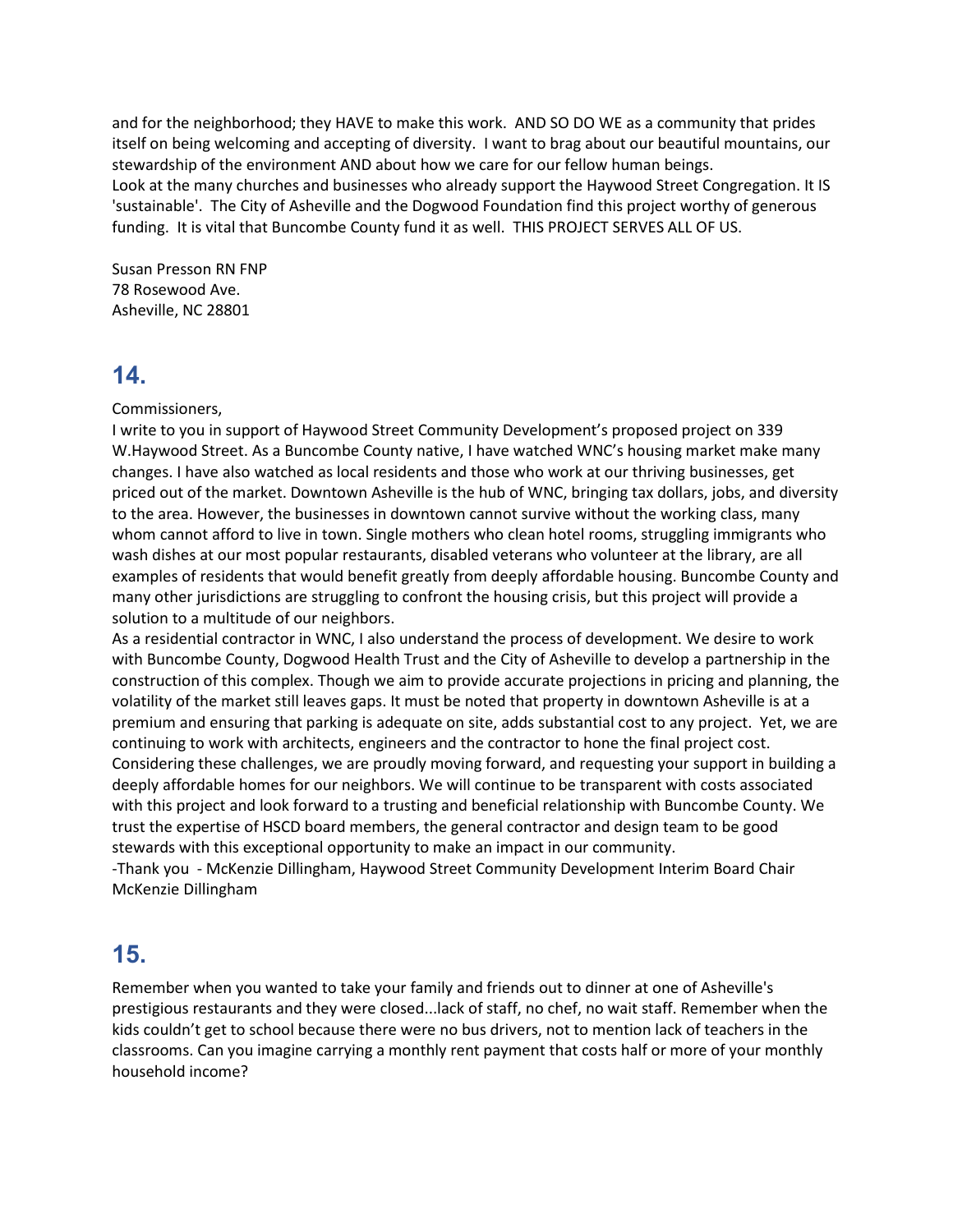All of the above is happening right now in our Asheville and nearby suburbs. These are some of the everyday working class Asheville residents who need affordable roofs over their heads! This struggle comes from: lack of affordable housing, perhaps a single parent with no training for a high paying job trying to build a new life and resume, recent college graduates just graduated and building a future in our workforce.

It is beyond time for Asheville to step up to the plate and open pathways in affordable housing opportunities for the working community that makes Asheville operational and the thriving tourist town it is known to be. The community being able to keep the doors open with dependable staff for independent start-ups, musicians, artists, restaurants, businesses, hospitals – the list goes on. Let's open doors to the opportunity to sextending an example to the county, state, country – by taking this giant step in providing the beginning of affordable housing and helping the community rise and shine.

Thank you, Roberta Binder Swannanoa Resident for 11 years

## **16.**

I support Buncombe County funding Haywood Street Community Development's proposal for deeply affordable housing at 339 West Haywood Street. Here is why.

I work as Chief at Haywood Street Congregation. Every day we are confronted with the sobering reality of hard core homelessness. The "tent city" that has grown in recent weeks on DOT property next to our campus is hard to miss. What one sees at first is a lot of tents and trash when entering our city from the west. What one does not necessarily see when passing by or even looking from close range is the hierarchy of poverty, the effect of human waste and assorted chemicals being disposed of into the soil, the danger of fires during burning ban, and the human tragedy of no housing options that exists.

Let me be specific about the hierarchy of poverty and people living outside. There are the strong and there are the weak. There are folks that are dependent on others for their safety, their place to lay their heads, their drug supply, and just about anything else. Dependency can translate into prostitution, indentured servitude, drug running, and compromise of most any caliber. It doesn't have to be this way. We can do better!

When a couple hundred people live in a field with no bathrooms, no sanitation remedies, no trash cans, no water, etc, bad things happen. It could get out of hand rapidly through conflicts (fights over meager possessions), disease and negative environmental impact (human waste and narcotic chemicals entering the soil), or fires (very cold nights with no code purple options and burning ban). We can do better!

Please, Buncombe County officials, support Haywood Street Community Development's deeply affordable housing proposal as well as the other proposals that can help people in our community be able to live indoors safely and securely.

Thank you!

Stephen Noblitt